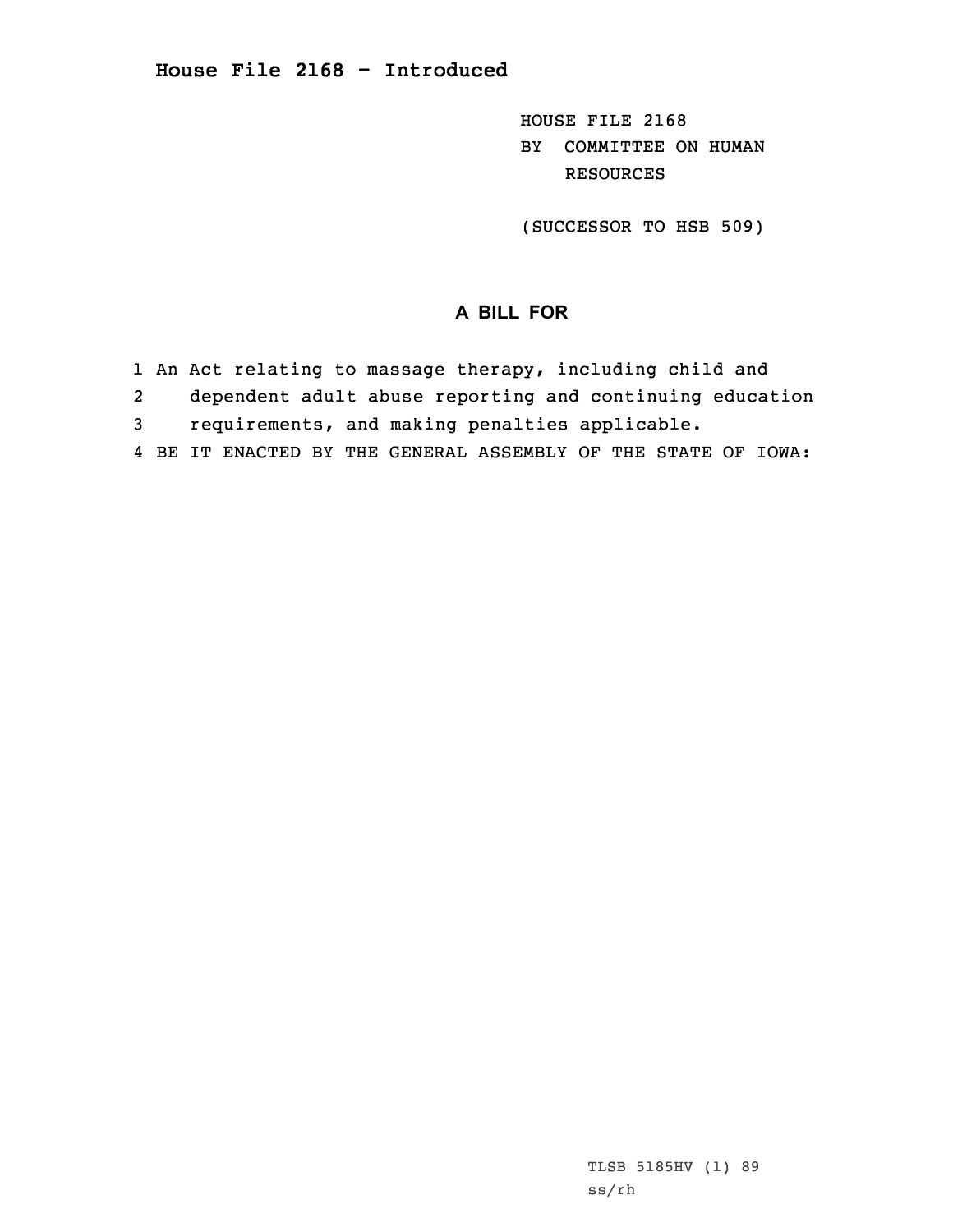1 Section 1. Section 152C.3, subsection 2, paragraph a, Code 2 2022, is amended to read as follows:

 *a.* (1) Requirements regarding completion of at least twelve hours of continuing education annually regarding subjects concerning massage and related techniques or the health and safety of the public, subject to reduction by the board if, after public notice and hearing, the board determines that the welfare of the public may be adequately protected with fewer 9 hours.

 (2) The board shall allow <sup>a</sup> licensed massage therapist to include each hour of completed training required pursuant to sections 232.69 and 235B.16 toward the annual continuing education requirement.

14 Sec. 2. Section 232.69, subsection 1, paragraph b, Code 15 2022, is amended by adding the following new subparagraph: 16 NEW SUBPARAGRAPH. (15) <sup>A</sup> massage therapist licensed 17 pursuant to chapter 152C.

18 Sec. 3. Section 235B.3, subsection 2, Code 2022, is amended 19 by adding the following new paragraph:

20 NEW PARAGRAPH. *i.* <sup>A</sup> massage therapist licensed pursuant to 21 chapter 152C.

22

## EXPLANATION

23 **The inclusion of this explanation does not constitute agreement with** 24**the explanation's substance by the members of the general assembly.**

 This bill relates to the practice of massage therapy. The bill adds licensed massage therapists to the list of persons required to report child and dependent adult abuse. By operation of law, such persons are required to complete training regarding the identification and reporting of child and dependent adult abuse, and the board of massage therapy is required to require the completion of such training as <sup>a</sup> condition of licensure. The bill allows <sup>a</sup> licensed massage therapist to include the completion of such training toward the fulfillment of the continuing education requirement.

35 <sup>A</sup> person required to report <sup>a</sup> suspected case of child or

-1-

LSB 5185HV (1) 89  $ss/rh$   $1/2$